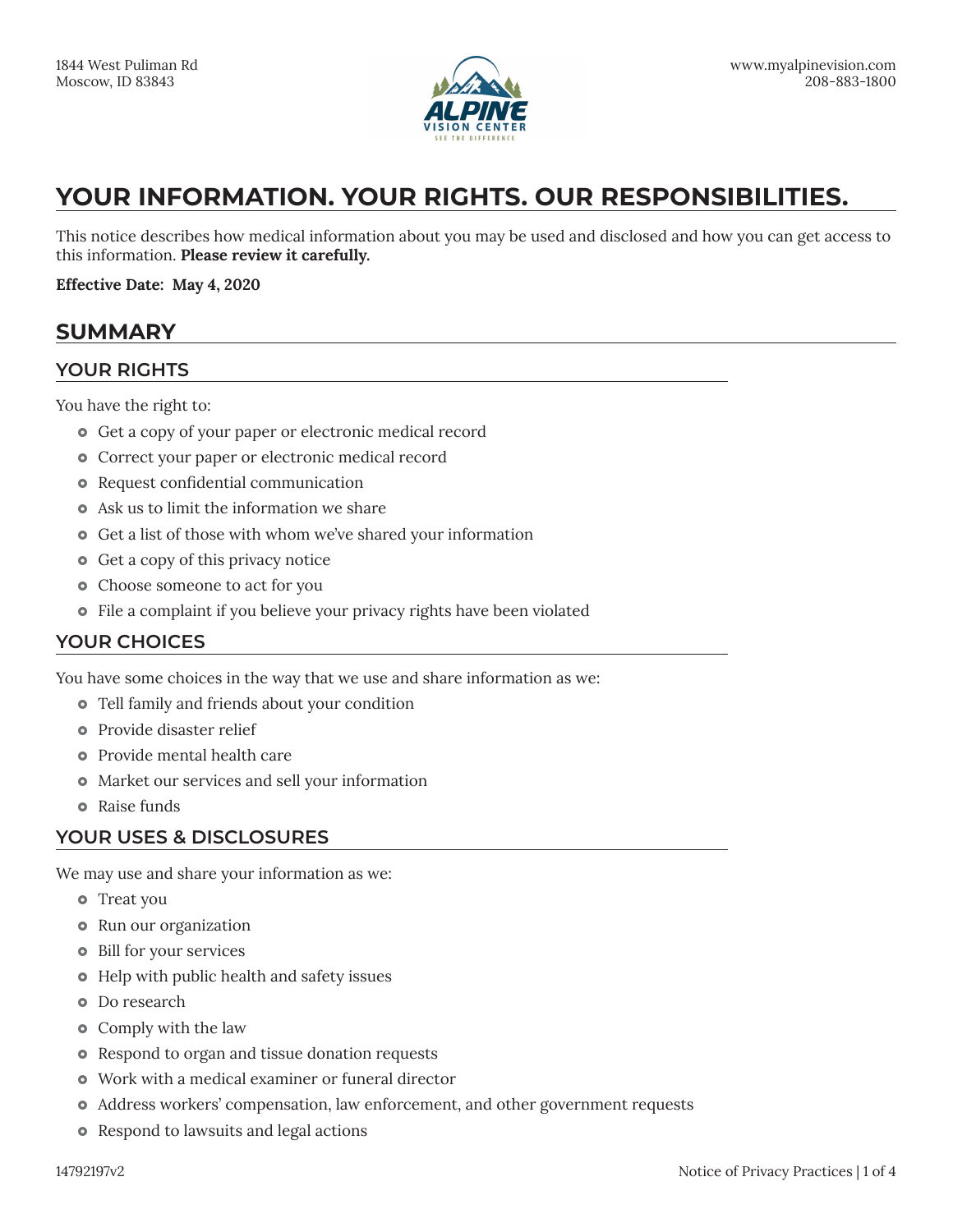

## **YOUR RIGHTS**

**When it comes to your health information, you have certain rights.** This section explains your rights and some of our responsibilities to help you.

#### } **Get an electronic or paper copy of your medical record**

- You can ask in writing to see or get an electronic or paper copy of your medical record and other health information we have about you. Ask us how to do this.
- We will provide a copy or a summary of your health information, usually within 30 days of your request. We may charge a reasonable, cost-based fee.

#### } **Ask us to correct your medical record**

- You can ask us in writing to correct health information about you that you think is incorrect or incomplete. Ask us how to do this.
- $\bullet$  We may say "no" to your request, but we'll tell you why in writing within 60 days.

#### } **Request confidential communications**

- You can ask us in writing to contact you in a specific way (for example, home or office phone) or to send mail to a different address. Ask us how to do this.
- We will say "yes" to all reasonable requests.

#### } **Ask us to limit what we use or share**

- You can ask us in writing not to use or share certain health information for treatment, payment, or our operations. We are not required to agree to your request, and we may say "no" if it would affect your care.
- If you pay for a service or health care item out-of-pocket in full, you can ask us not to share that information for the purpose of payment or our operations with your health insurer. We will say "yes" unless a law requires us to share that information.

#### } **Get a list of those with whom we've shared information**

- You can ask in writing for a list (accounting) of the times we've shared your health information for six years prior to the date you ask, who we shared it with, and why.
- $\bullet$  We will include all the disclosures except for those about treatment, payment, and health care operations, and certain other disclosures (such as any you asked us to make). We'll provide one accounting a year for free but will charge a reasonable, cost-based fee if you ask for another one within 12 months.

#### } **Get a copy of this privacy notice**

• You can ask for a paper copy of this notice at any time, even if you have agreed to receive the notice electronically. We will provide you with a paper copy promptly.

#### } **Choose someone to act for you**

- If you have given someone medical power of attorney or if someone is your legal guardian, that person can exercise your rights and make choices about your health information.
- $\bullet$  We will make sure the person has this authority and can act for you before we take any action.

#### } **File a complaint if you feel your rights are violated**

- You can complain if you feel we have violated your rights by sending a letter to Alpine Vision Center Attn: Practice Manager 1844 West Puliman Rd, Moscow, ID 83843.
- You can file a complaint with the U.S. Department of Health and Human Services Office for Civil Rights by sending a letter to 200 Independence Avenue, S.W., Washington, D.C. 20201, calling 1-877-696-6775, or visiting www.hhs.gov/ocr/privacy/hipaa/complaints/.
- We will not retaliate against you for filing a complaint.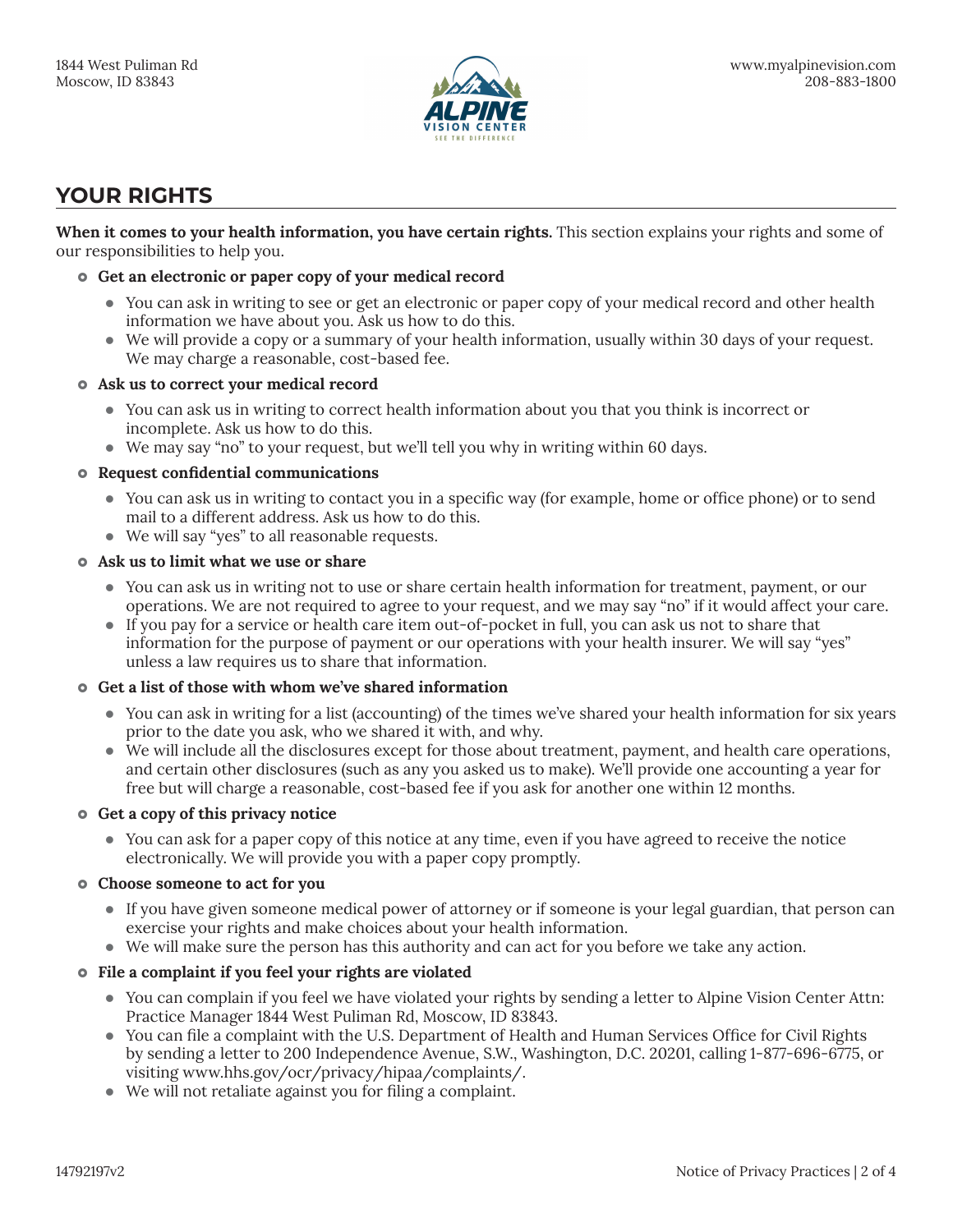

## **YOUR CHOICES**

**For certain health information, you can tell us your choices about what we share.** If you have a clear preference for how we share your information in the situations described below, talk to us. Tell us what you want us to do, and we will follow your instructions.

#### } **In these cases, you have both the right and choice to tell us to:**

- Share information with your family, close friends, or others involved in your care
- Share information in a disaster relief situation
- If you are not able to tell us your preference, for example if you are unconscious, we may go ahead and share *your information if we believe it is in your best interest. We may also share your information when needed to lessen a serious and imminent threat to health or safety.*
- } **In these cases we never share your information unless you give us written permission:**
	- Marketing purposes
	- Sale of your information
	- Most sharing of psychotherapy notes

#### } **In the case of fundraising:**

- You can ask us in writing to contact you in a specific way (for example, home or office phone) or to send mail to a different address. Ask us how to do this.
- We will say "yes" to all reasonable requests.
- } **Ask us to limit what we use or share**
	- We may contact you for fundraising efforts, but you can tell us not to contact you again

## **OUR USES & DISCLOSURES**

#### **How do we typically use or share your health information?**

We typically use or share your health information in the following ways.

- } **Treat you**
	- $\bullet$  We can use your health information and share it with other professionals who are treating you.
	- **Example:** A doctor treating you for an injury asks another doctor about your overall health condition.

#### $\circ$  Run our organization

- We can use and share your health information to run our practice, improve your care, and contact you when necessary.
- **Example:** We use health information about you to manage your treatment and services.

#### } **Bill for your services**

- We can use and share your health information to bill and get payment from health plans or other entities.
- **Example:** We give information about you to your health insurance plan so it will pay for your services.

#### **How else can we use or share your health information?**

We are allowed or required to share your information in other ways – usually in ways that contribute to the public good, such as public health and research. We have to meet many conditions in the law before we can share your information for these purposes. For more information see:

www.hhs.gov/ocr/privacy/hipaa/understanding/consumers/index.html.